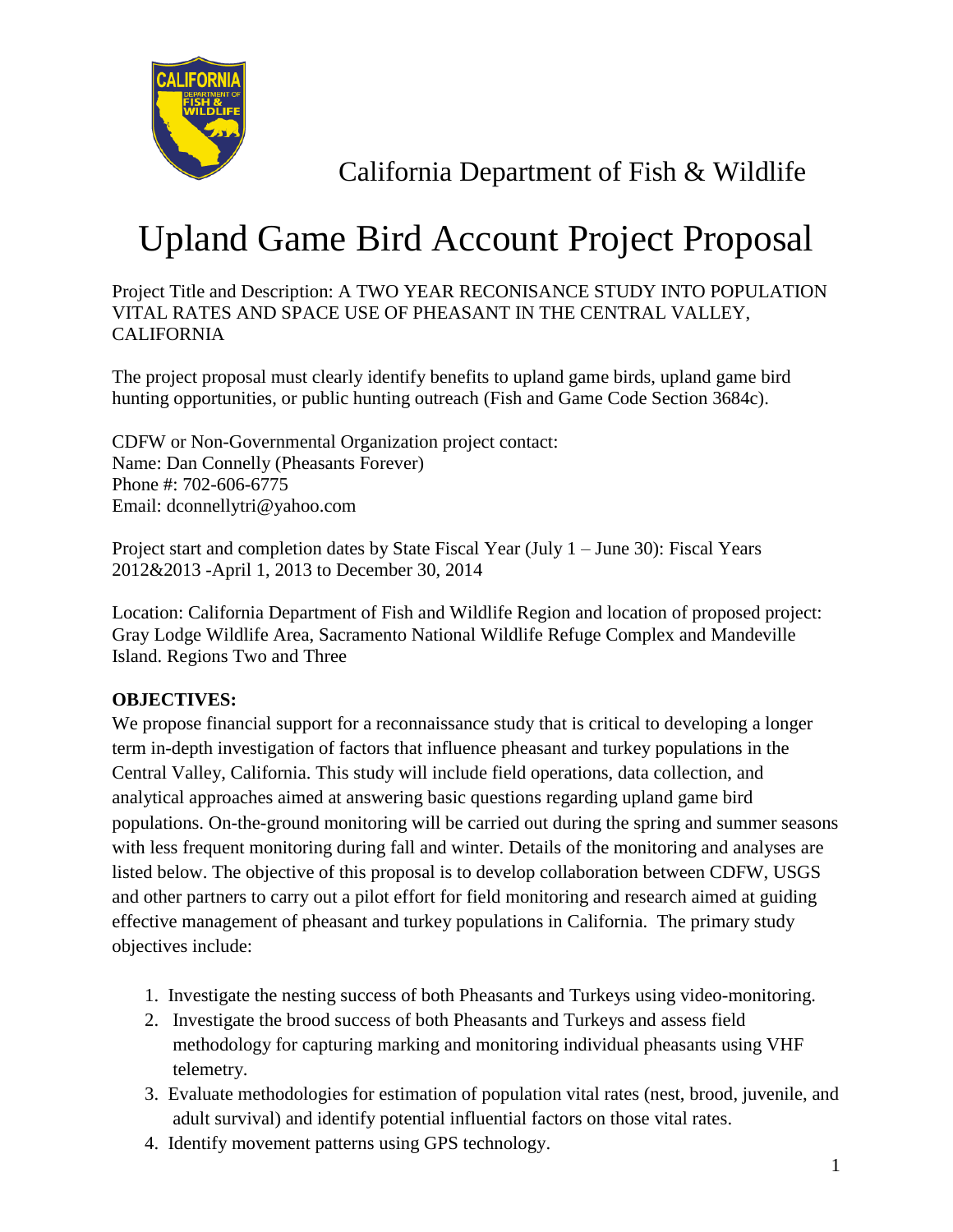- 5. Identify and analyze food habits for both pheasants and turkeys during the brood rearing period.
- 6. Conduct preliminary invertebrate availability studies in locations where mosquito abatement, seasonal flooding and other management practices differ.
- 7. Evaluate pheasant and turkey use of intensively managed habitats for brood rearing.
- 8. Quantify territorial turkey behavior and interactions between turkey and pheasant using audio playbacks of crowing pheasant.

## **BENEFITS**:

These findings will provide information for a multi-year study to estimate the factors that may influence pheasant declines, refine our understanding of the behavioral interactions of Turkeys and Pheasants and provide relevant information for CDFW wildlife managers to inform decisions regarding pheasant and turkey management. These specific field objectives will be further refined and assessed during this two year study:

- 1. Spotlighting and funnel trapping techniques,
- 2. Blood and feather sampling for disease analysis,
- 3. Fitting of VHF transmitters and GPS/PTT-transmitters,
- 4. Behavioral observations from a blind using audio playbacks of cock-crowing pheasant,
- 5. Locating and monitoring nest sites,
- 6. Installation of video cameras and recorders at nest sites,
- 7. Locating and counting chicks,
- 8. Sampling chicks from broods using spotlighting techniques for crop analysis,
- 9. Surveys for corvids and raptors at nests and brood sites,
- 10. Collecting both pheasant chicks and turkeys polts to contrast food preference selection, Collecting ravens and pellets to facilitate developing a food habits profile

**Schedule of project tasks**: A brief project summary is required annually for multi year projects and a final project report by August  $1<sup>st</sup>$  following the fiscal year of project completion. Please summarize your projected tasks by date:

| <b>Tasks</b>                                                                                                                                                                                                                                                                                                                                                                                                                                                                                                                                                            | <b>Start Date</b>                                                 | <b>Finish Date</b>                         |
|-------------------------------------------------------------------------------------------------------------------------------------------------------------------------------------------------------------------------------------------------------------------------------------------------------------------------------------------------------------------------------------------------------------------------------------------------------------------------------------------------------------------------------------------------------------------------|-------------------------------------------------------------------|--------------------------------------------|
| <b>Brief Description of Tasks:</b><br><i>Capturing Pheasant.</i> Pheasants will be captured<br>$\bullet$<br>$(n \ge 40$ , approximately 4:1 female:male) using<br>spotlighting techniques (Wakkinen et al. 1992,<br>Giesen et al. 1982) during the fall and spring of<br>each year. Captured pheasants will be aged,<br>weighed, sexed, banded, and measured including<br>total tarsus, culmen, wing chord and primary<br>1,9,10. Measurements will be used to calculate<br>body condition indices and age birds.<br><i>Food habits collection.</i> Collections will be | 2013 Field<br>Season<br>April 1<br>2014 Field<br>Season<br>March1 | June or<br>whenever<br>quota is<br>reached |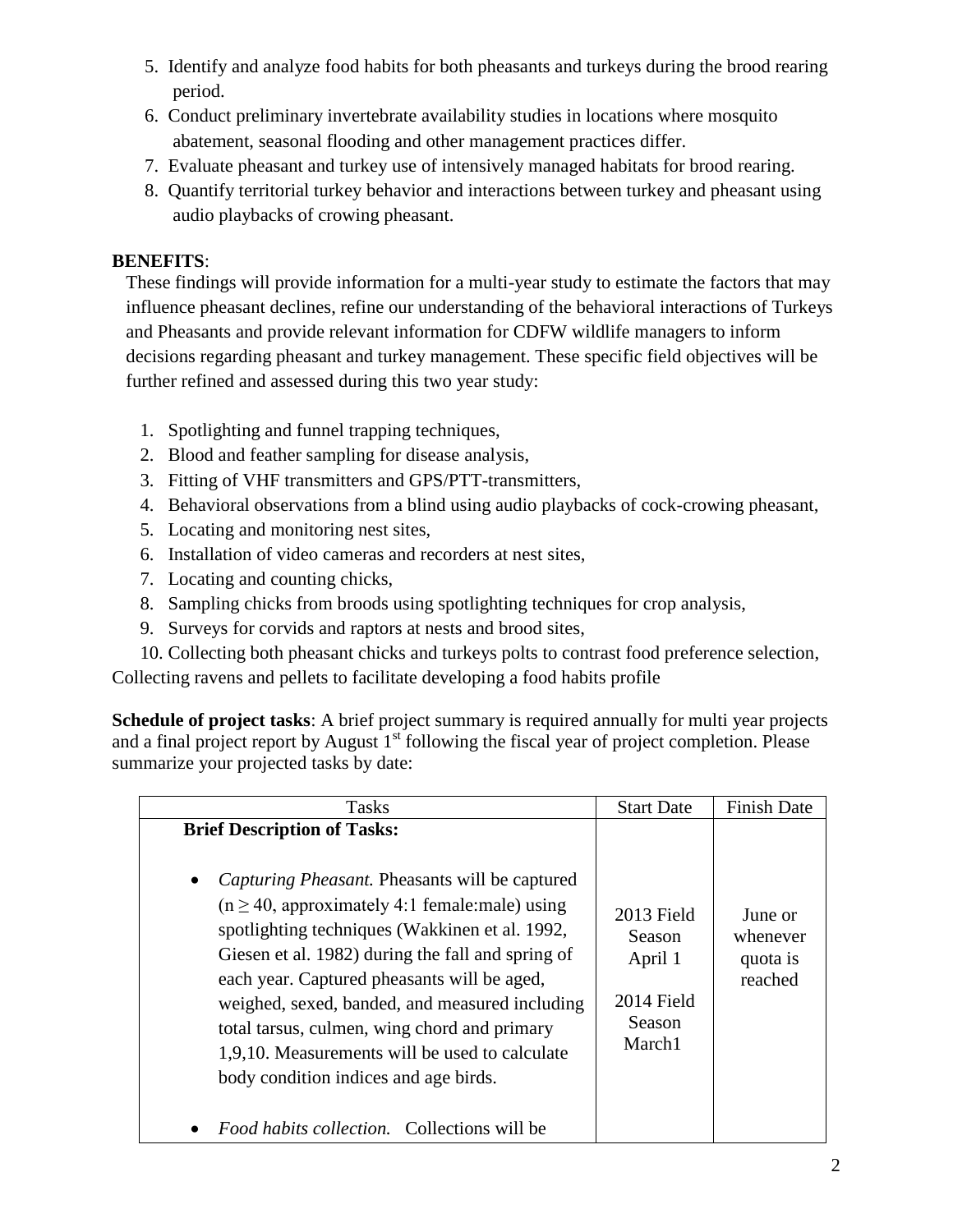| made of at least 20 pheasant chicks and 20<br>turkey polt during observed feeding bouts to<br>look at potential competition between species.<br>Shotguns will be the primary collecting tool. In<br>addition, six (6) Ravens will be collected to<br>conduct preliminary food habits analysis.                                                                                                                                                                                                                                                                                                                                                                                                                                                                                                                                                                                                                                                                                                                                                                                                                                                                                                                                                                                                                                                      | May and<br>June of each<br>year                                                         |  |
|-----------------------------------------------------------------------------------------------------------------------------------------------------------------------------------------------------------------------------------------------------------------------------------------------------------------------------------------------------------------------------------------------------------------------------------------------------------------------------------------------------------------------------------------------------------------------------------------------------------------------------------------------------------------------------------------------------------------------------------------------------------------------------------------------------------------------------------------------------------------------------------------------------------------------------------------------------------------------------------------------------------------------------------------------------------------------------------------------------------------------------------------------------------------------------------------------------------------------------------------------------------------------------------------------------------------------------------------------------|-----------------------------------------------------------------------------------------|--|
| <i>Invertebrate availability.</i> Samples will be taken<br>in pheasant foraging areas at two week intervals<br>during April - June to ascertain species richness<br>and availability. In addition, associated wetland<br>will also be sampled for invertebrates once per<br>month.                                                                                                                                                                                                                                                                                                                                                                                                                                                                                                                                                                                                                                                                                                                                                                                                                                                                                                                                                                                                                                                                  | April15-June<br>15 each year                                                            |  |
| Blood Sampling. Blood will be extracted from<br>the brachial vein for disease testing.                                                                                                                                                                                                                                                                                                                                                                                                                                                                                                                                                                                                                                                                                                                                                                                                                                                                                                                                                                                                                                                                                                                                                                                                                                                              | <b>Blood will</b><br>be taken as<br>part of<br>trapping                                 |  |
| VHF- and GPS/PTT Transmitter Installment.<br>Nearly all captured pheasant will be fitted with<br>necklace style VHF-transmitters (<3% of body<br>mass). At least two pheasant will be fitted with a<br>rump-mounted GPS/PTT device. Two pheasant<br>have been fit with rump-mounted harnesses<br>during 2012 at the USGS, Dixon Field Station.<br>Pheasant were monitored for injury and<br>adjustment of harness. These preliminary<br>measures suggest rump-mounted harnesses are<br>an effective technique that does not cause injury<br>to pheasant. This GPS transmitter technology<br>has multiple benefits over conventional radio-<br>telemetry. For example, GPS are necessary to<br>reliably identify year-round locations and obtain<br>fine-scale movement patterns. Transmitters with<br>GPS technology are not limited to access or<br>weather conditions and provide reliable<br>relocations, allowing data to be collected without<br>a year-round field technician. A relatively small<br>(8-g) VHF-transmitter will be placed on the GPS<br>to relocate the transmitter following fatality or<br>GPS signal failure. Data from the GPS<br>transmitters will be downloaded from the<br>ARGOS website and post-processed using<br>various computer software and quality control<br>measures. Pheasant will be released at the point | Transmitters<br>will be<br>placed<br>during<br>trapping<br>and replaced<br>as necessary |  |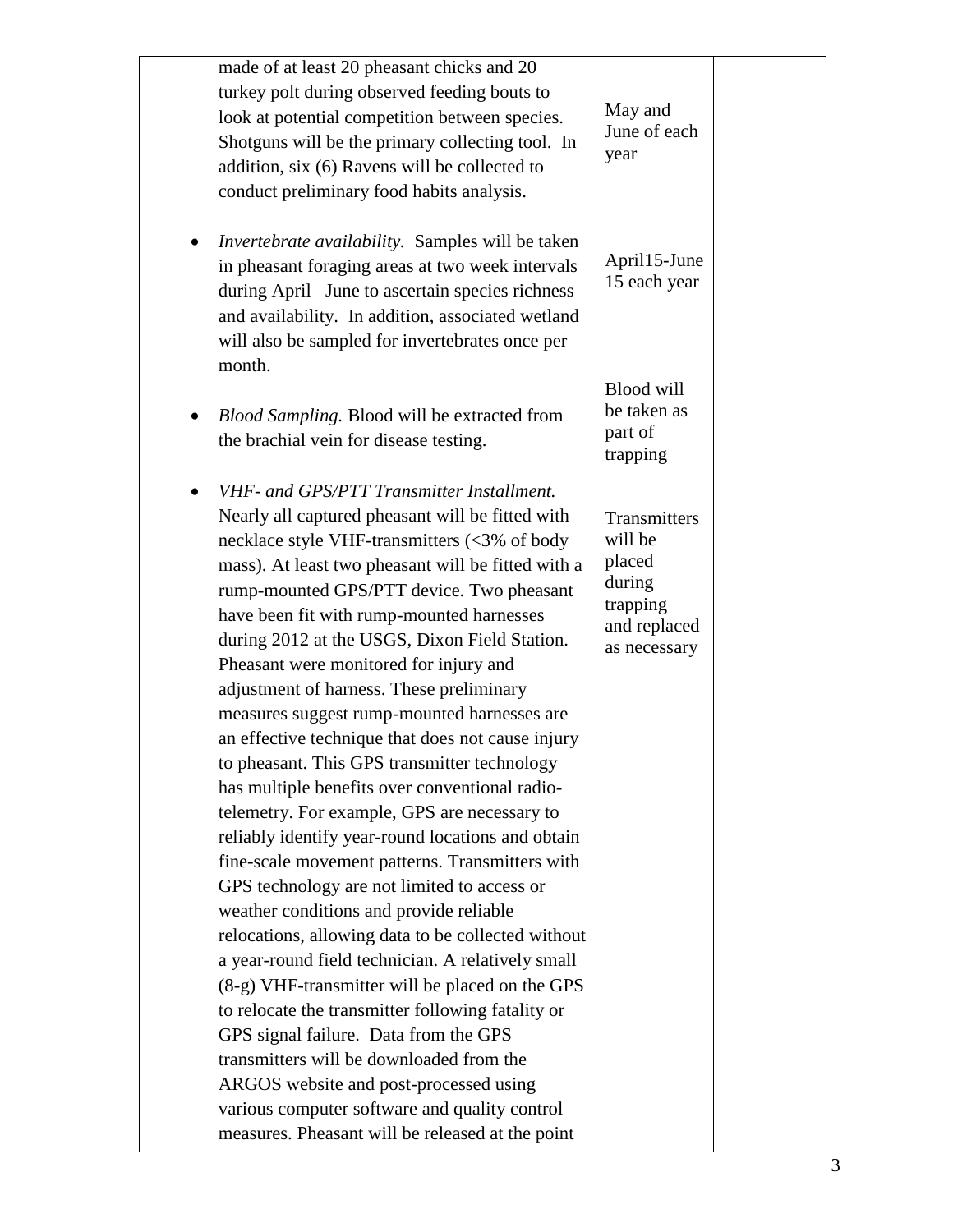| of capture. Radio-transmittered pheasant will be                                        |                            |  |
|-----------------------------------------------------------------------------------------|----------------------------|--|
| relocated by ground every $2 - 3$ days and                                              |                            |  |
| locations will be recorded using hand-held GPS.                                         |                            |  |
|                                                                                         |                            |  |
| Behavioral observations. At specific breeding                                           |                            |  |
| locations, we will use audio playbacks of                                               | April 15 to<br>May 15 each |  |
| pheasant cock-crowing and observe encounters                                            | year                       |  |
| by turkey and pheasant. We will make                                                    |                            |  |
| observations from nearby blinds and behavioral                                          |                            |  |
| data will be recorded and quantified. A pheasant                                        |                            |  |
| decoy or live pheasant contained within a small                                         |                            |  |
| enclosure (e.g., chicken wire pod) might be used                                        |                            |  |
| to record and quantify antagonistic behavior by                                         |                            |  |
| turkey and pheasant.                                                                    |                            |  |
|                                                                                         |                            |  |
|                                                                                         |                            |  |
| Nest Location and Video-Monitoring.<br>Monitoring will begin in March and continue      |                            |  |
|                                                                                         |                            |  |
| through May. We will use portable VHF<br>receivers and hand-held antennas to track VHF- | April 1-July               |  |
|                                                                                         | 30 of each                 |  |
| marked pheasant and minimize location error by                                          | Year                       |  |
| circling each pheasant at a radius of $30 - 50$ m.                                      |                            |  |
| Locations of female pheasant will be determined                                         |                            |  |
| to within approximately 30 m every two days                                             |                            |  |
| throughout the nesting season using a portable                                          |                            |  |
| receiver and hand-held antenna. Care will be                                            |                            |  |
| taken to not disturb the females. Transmitters                                          |                            |  |
| will be equipped with an activity sensor and we                                         |                            |  |
| will assume females are nesting when                                                    |                            |  |
| movements become localized and/or activity                                              |                            |  |
| sensors indicate long periods of inactivity. By                                         |                            |  |
| locating the female and her nest site, data can be                                      |                            |  |
| collected on timing of incubation, nest failure,                                        |                            |  |
| and nest success. Variation in transmitter signal                                       |                            |  |
| frequency will help indicate female behavior.                                           |                            |  |
| Nest locations will be mapped using a GIS. A                                            |                            |  |
| sub-sample of nests will be monitored                                                   |                            |  |
| continuously (day and night) using digital video                                        |                            |  |
| recorders and microcameras equipped with                                                |                            |  |
| infrared light emitting diodes (>750 nm                                                 |                            |  |
| wavelength). The videography will be used to                                            |                            |  |
| identify predators and interactions with turkeys.                                       |                            |  |
| When monitoring indicates that a female has                                             |                            |  |
| terminated the nesting effort, nest fate will be                                        |                            |  |
| determined by examining the chorioallantoic                                             |                            |  |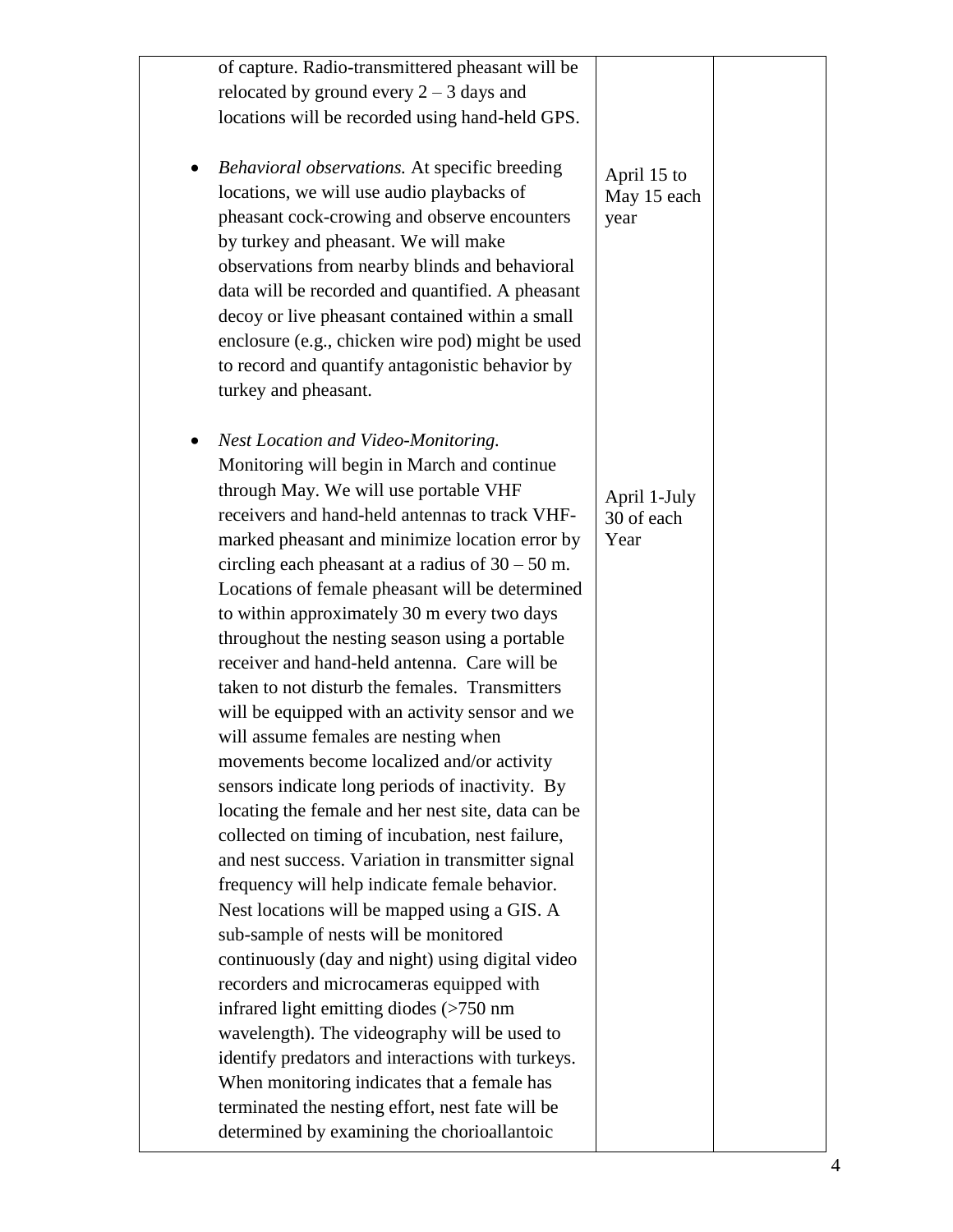| membrane, allantoic sac, and broken eggshells.         |                |  |
|--------------------------------------------------------|----------------|--|
| A membrane that is detached from the eggshell          |                |  |
| will be classified as a successful hatch. We will      |                |  |
| determine clutch size when possible by counting        |                |  |
| eggshells following a successful hatch or the          |                |  |
| destruction of the nest within five days of the        |                |  |
| females' departure from the nest site.                 |                |  |
|                                                        |                |  |
|                                                        |                |  |
| Brood Location, Counting, and Chick Sampling.          |                |  |
| For females that successfully hatch, we will           |                |  |
| continue on-the-ground locations of broods             | May $1,$       |  |
| using VHF-monitoring. We will locate radio-            | August 15,     |  |
| marked females with broods once each week to           | of each year   |  |
| help evaluate brood rearing habitat. Weekly            |                |  |
| locations will be divided into three time periods:     |                |  |
| morning (within 4 hr after sunrise), mid-day $($ >4    |                |  |
| hours after sunrise to $>4$ hours before sunset),      |                |  |
| and evening (within 4 hours before sunset)             |                |  |
| (Dunn and Braun 1986). We will estimate                |                |  |
| fledging success as the percent of females that        |                |  |
| produces $\geq$ 1 chick $\geq$ 50 days old (Schroeder  |                |  |
| 1997). Areas important to brood-rearing will be        |                |  |
| identified. We will locate and count chicks every      |                |  |
| 10 days (intervals) following hatch. During each       |                |  |
| interval post-hatch, broods will be approached         |                |  |
| using pointing dogs, counted, and feather              |                |  |
| samples will be collected from $\geq 1$ chick when it  |                |  |
| is possible. Spotlight surveys will also be            |                |  |
| conducted at night to confirm chick numbers and        |                |  |
| brood survival. If no chicks are located with the      |                |  |
| female pheasant day or night, then a follow-up         |                |  |
| survey will be conducted within 24 h to confirm        |                |  |
| brood failure.                                         |                |  |
|                                                        |                |  |
| <b>Adult and Juvenile Survival. Radio-transmitters</b> |                |  |
| will be equipped with mortality sensors that will      |                |  |
| double the pulse rate of the transmitter after         | August 1 to    |  |
| eight hours of no movement. During the non-            | February       |  |
| breeding season, flights will be conducted as          | $28th$ of each |  |
| needed to relocate pheasant with VHF and               | year           |  |
| determine status (i.e., alive or mortality).           |                |  |
|                                                        |                |  |
|                                                        |                |  |
| Raven and Raptor Monitoring. We will conduct           |                |  |
| point surveys for ravens and raptors throughout        | April 15 to    |  |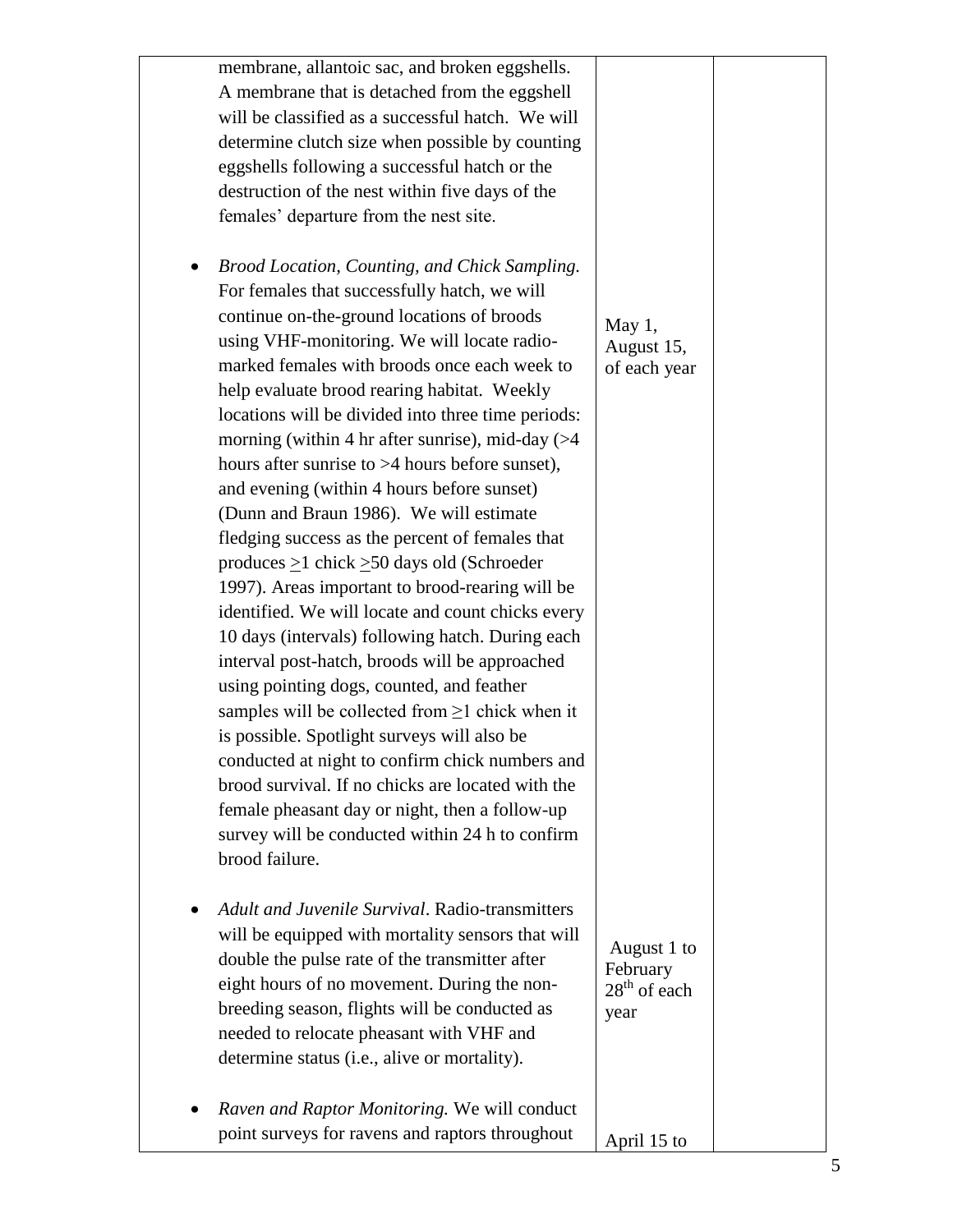| study sites from $15$ April $-01$ August each year. | August 1     |  |
|-----------------------------------------------------|--------------|--|
| We will use binoculars to count the numbers of      | of each year |  |
| avian predators, flying or perched, at each point.  |              |  |
| Rangefinders and compasses will be used to          |              |  |
| calculate a projected UTM coordinate of each        |              |  |
| avian predator. We will use generalized linear      |              |  |
| models to estimate occurrence of ravens and         |              |  |
| raptors. To understand factors that influence       |              |  |
| raven and raptor populations we will investigate    |              |  |
| metrics related to various anthropogenic factors    |              |  |
| (e.g., distance to trees or power lines) in the     |              |  |
| probability of occurrence models. We will           |              |  |
| further calculate density estimates for each        |              |  |
| species by habitat type. Raven and raptor           |              |  |
| densities will be estimated in relation to          |              |  |
| anthropogenic structures, roads, and landscape      |              |  |
| characteristics.                                    |              |  |
|                                                     |              |  |
| Data Collection and Storage. We will maintain a     | April 1,2013 |  |
| database of all morphological, telemetry, and       | until March  |  |
| vegetation information collected within the study   | 1 of 2015    |  |
| area. Data will be collected in the field using     |              |  |
| personal digital assistants (PDA's).                |              |  |
|                                                     |              |  |
|                                                     |              |  |
|                                                     |              |  |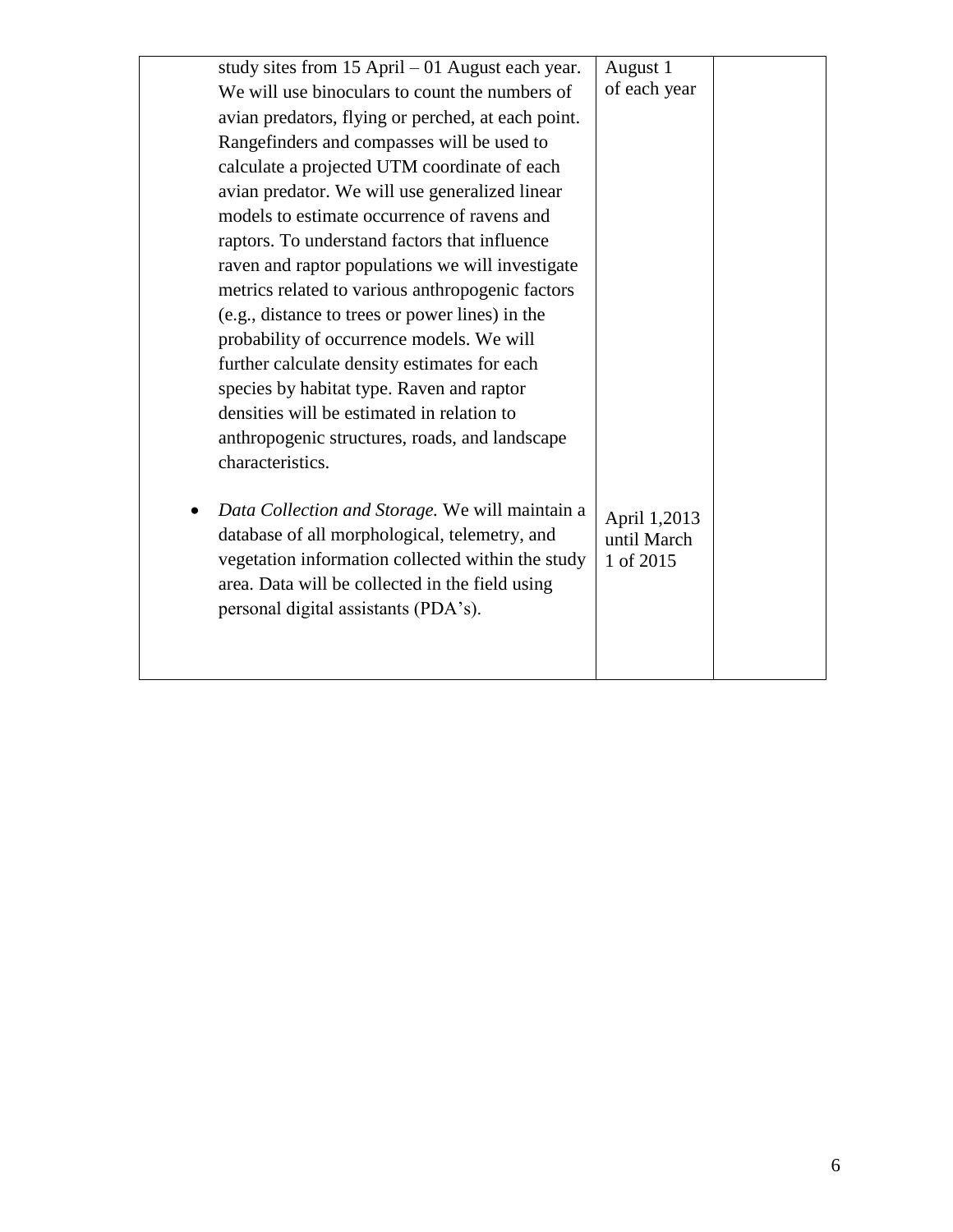**BUDGET:** Itemized budget for CDFW, USGS, Pheasants Forever collaborative pheasant and turkey pilot project for FY2012& 2013 in the Central Valley, CA

| <b>BUDGET ITEM</b>                   | <b>DESCRIPTION</b>                                                                                    | <b>FY12/FY13</b> |
|--------------------------------------|-------------------------------------------------------------------------------------------------------|------------------|
| <b>Employment</b>                    | Biological Field Technician (1 for 10<br>months)                                                      | \$30,000         |
|                                      | Research Wildlife Biologist (0.30 FTE)                                                                | \$20,000         |
|                                      | Lab Technician (6 months)                                                                             | \$18,000         |
| Equipment                            | Global Positioning System Transmitters (6 @ \$5,000/unit<br>includes data acquisition and processing) | \$30,000         |
|                                      | Video-monitoring equipment                                                                            | \$10,000         |
|                                      | VHF Transmitters (40 @ \$225/unit)                                                                    | \$9,000          |
|                                      | VHF Receivers (4 @ \$1000/unit) and antennas                                                          | \$5,800          |
|                                      | Survey Equipment (bird and insects)                                                                   | \$4,000          |
|                                      | Two vehicles (10 months)                                                                              | \$14,000         |
| <b>Processing</b>                    | Genetic and disease                                                                                   | \$5,000          |
|                                      | Flights (6 $@$ \$2000)                                                                                | \$12,000         |
| <b>Overhead</b>                      | <b>Pheasants Forever</b>                                                                              | \$12,200         |
| <b>TOTAL</b><br><b>REQUEST</b>       |                                                                                                       | \$85,000         |
| <b>Total Cash Match</b>              |                                                                                                       | 85,000           |
| <b>Total In-Kind</b><br><b>Match</b> |                                                                                                       | 76,502           |
| PROJECT TOTAL                        |                                                                                                       | 246,502          |

State the measurable products expected to result from this project and how the effectiveness will be evaluated.

See specifics under Benefits section. Two years of reconnaissance work will allow for a better grounded field effort when combined with the parallel track of the Pheasant Status Report. The Status Report should be completed prior to the field management and research field season in the spring of 2015; FY 2014. Quite literally the pheasant management program will be able to hit 60 mph right out of the gate when all of the field findings and the documentation and analysis of past landscape and management changes converge.

List any CDFW personnel participation by name and classification: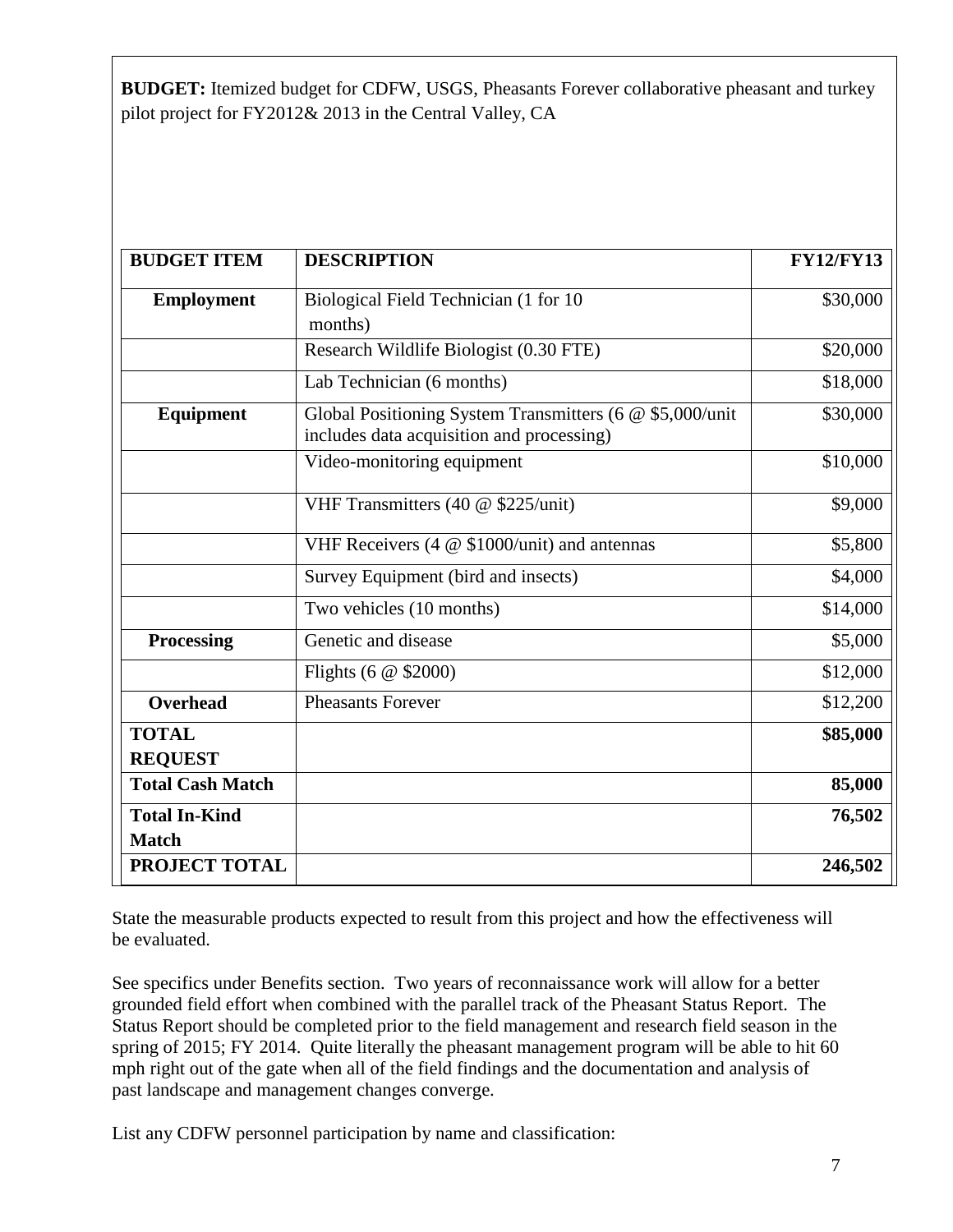Name: Scott Gardner Classification: Staff Environmental Scientist<br>Name: Matt Meshriy Classification: Environmental Scientist Name: Matt Meshriy Classification: Environmental Scientist<br>Name: Stella Mcmillian Classification: Investigation Laboratory Name: Stella Mcmillian Classification: Investigation Laboratory<br>Name: Andy Atkinson Classification: Senior Environmental Sci Classification: Senior Environmental Scientist